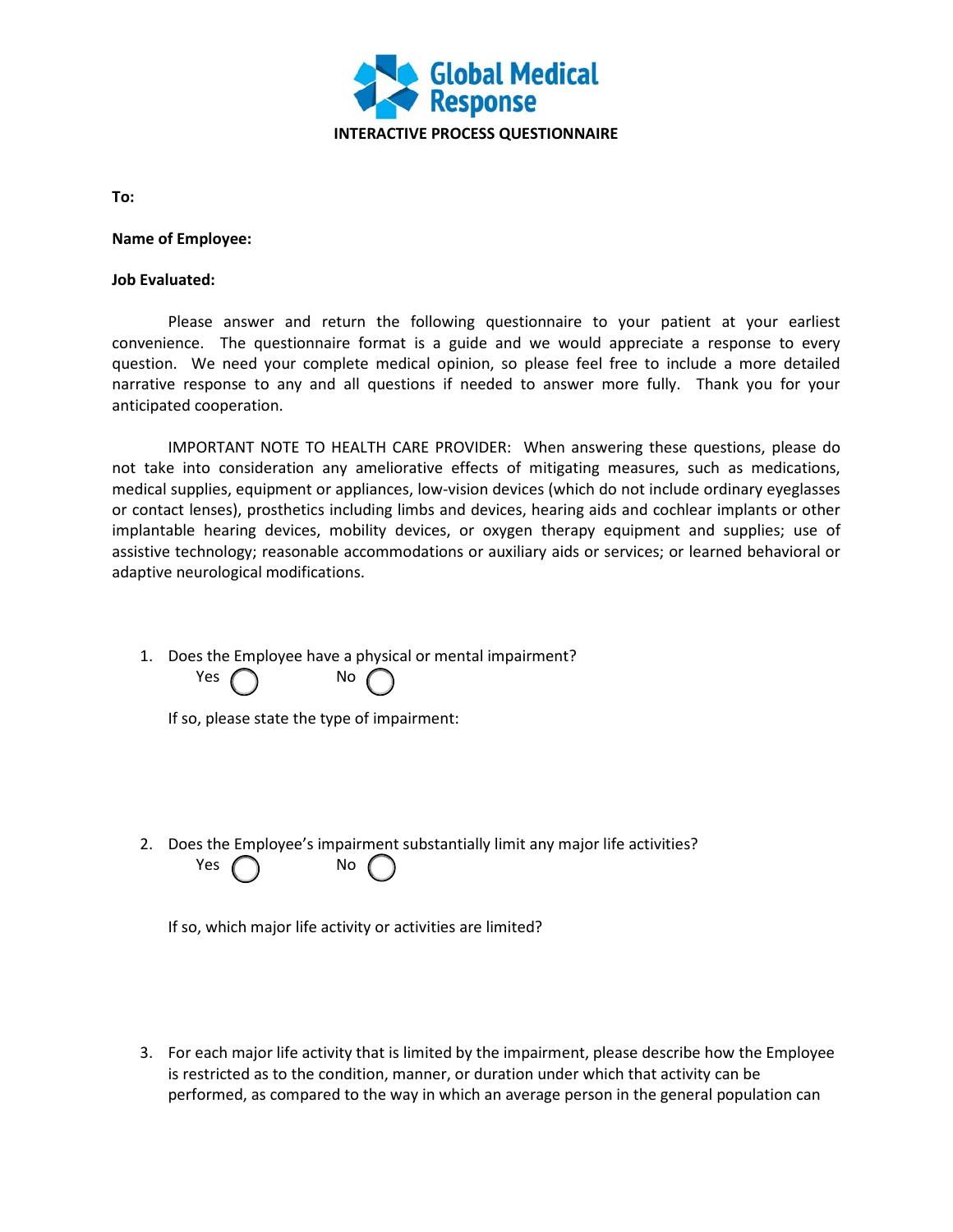

perform that activity:

4. What is the duration or expected duration of Employee's impairment?

5. Attached is a job description for the position. Please review the job description and assess whether Employee can perform all job functions:



If not, which job functions cannot be performed, and why not?

6. Please describe any reasonable accommodations that would allow this employee to be able to perform those job functions:

7. If medical leave is one of the possible accommodations listed above, please provide an estimated duration for the leave: